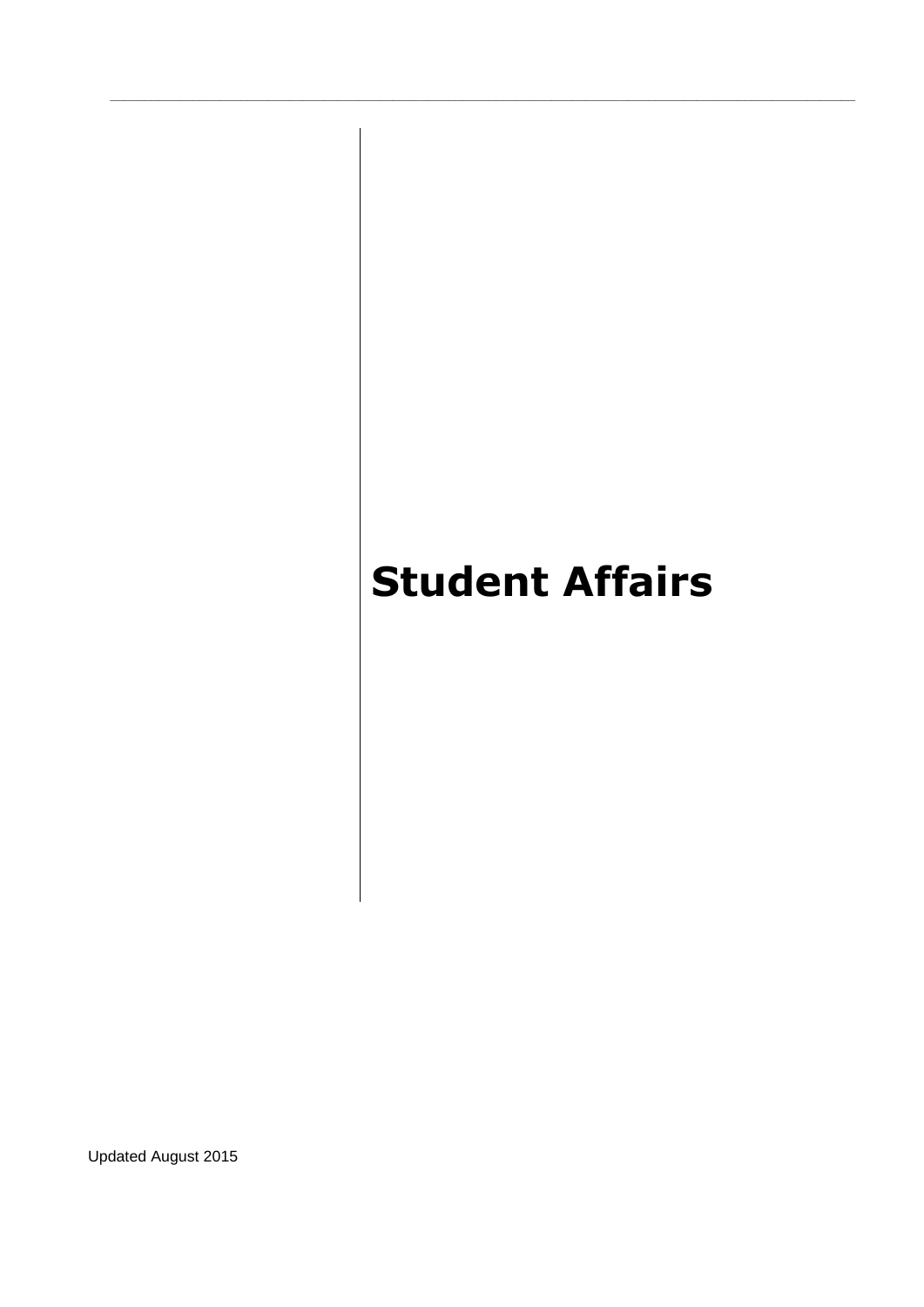### **Contents**

**STUDENT AFFAIRS: INTRODUCTION STUDENT GUIDANCE CENTRE**

**\_\_\_\_\_\_\_\_\_\_\_\_\_\_\_\_\_\_\_\_\_\_\_\_\_\_\_\_\_\_\_\_\_\_\_\_\_\_\_\_\_\_\_\_\_\_\_\_\_\_\_\_\_\_\_\_\_\_\_\_\_\_\_\_\_\_\_\_\_\_\_\_\_\_\_\_\_\_\_\_\_\_\_\_\_\_\_\_\_\_\_\_\_\_\_\_\_\_\_\_\_\_\_**

**STUDENT WELFARE INCLUDING:**

**COUNSELLING** 

**DISABILITY SERVICES**

**STUDENT CARE PROTOCOL**

**PERSONAL EMERGENCY EVACUATION PLANS**

**WELCOME & INDUCTION**

**INTERNATIONAL STUDENT SUPPORT**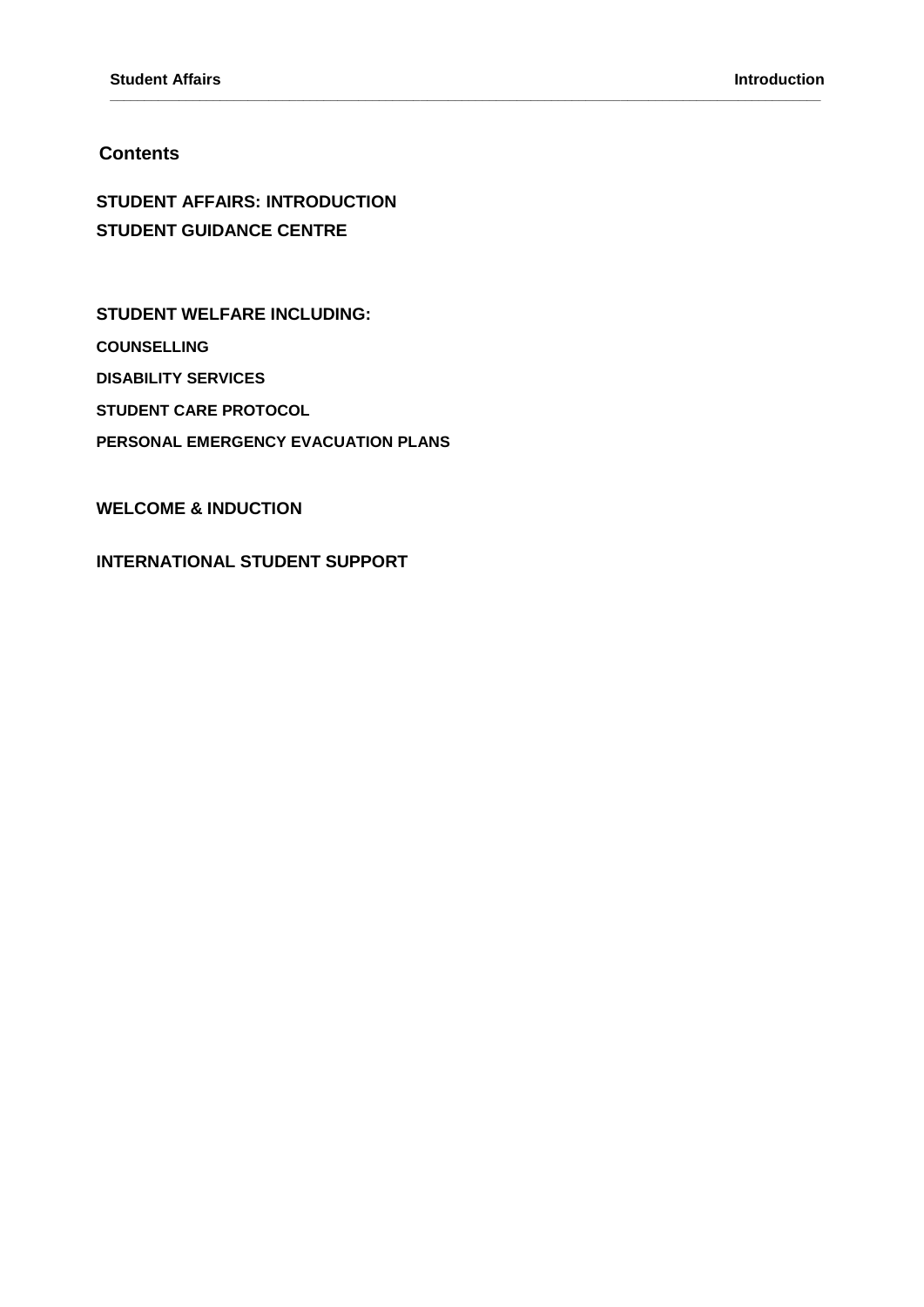#### **Student Affairs Introduction**

#### **Student Affairs: Introduction**

This section of the manual deals with policies and procedures in relation to the Services within Student Affairs. The Services included are:

**\_\_\_\_\_\_\_\_\_\_\_\_\_\_\_\_\_\_\_\_\_\_\_\_\_\_\_\_\_\_\_\_\_\_\_\_\_\_\_\_\_\_\_\_\_\_\_\_\_\_\_\_\_\_\_\_\_\_\_\_\_\_\_\_\_\_\_\_\_\_\_\_\_\_\_\_\_\_\_\_\_\_\_\_\_\_\_\_\_\_\_\_\_\_\_\_\_\_\_\_\_\_\_**

#### **Student Welfare:**

Counselling Disability Services Student Care Information & Transition Team (operation of Student Guidance Centre, Welcome & Induction)

**Welcome and Induction**

**International Student Support**